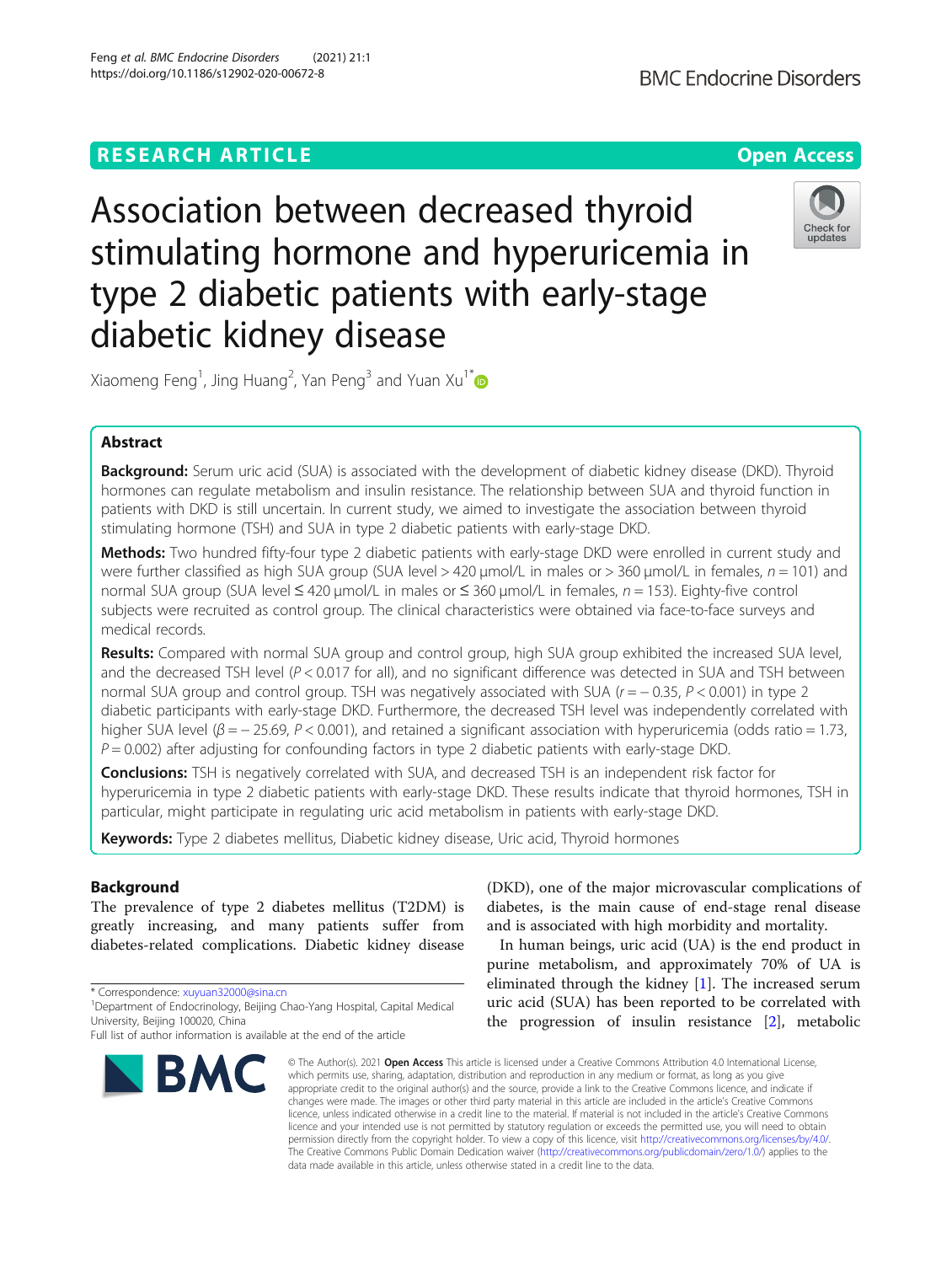syndrome [\[3](#page-6-0)], and T2DM [[4\]](#page-6-0). Recently, SUA has been documented to cause the development of microvascular diseases and thereby renal injury in DKD by several reported effects, including inducing the endothelial dysfunction [[5\]](#page-6-0), causing the inflammatory cascades [\[6](#page-6-0)], activating the profibrotic cytokine [[7\]](#page-6-0), and increasing the activity of the renin-angiotensin aldosterone system [\[6](#page-6-0)]. Clinical research has found that SUA was significantly associated with albuminuria in patients with T2DM [\[8](#page-6-0)]. Therefore, the elevated SUA has been regarded as one of the major predictors of DKD [\[9](#page-6-0)].

Accumulating evidence has indicated that thyroid hormones can regulate metabolism and insulin resistance [[10\]](#page-7-0). Thyroid dysfunction can worsen glucose metabolism and induce hyperglycemia in patients with T2DM, promoting the risk of diabetic complications. Hyperglycemia decreases the level of thyroid stimulating hormone (TSH) and reduces the conversion of thyroxine to triiodothyronine in the peripheral tissues [\[11](#page-7-0)]. There have been several studies about the relationship between SUA and thyroid function in different populations. However, the results were conflicting. Some studies supported that there was a higher risk of hyperuricemia in patients with hypothyroidism [[12\]](#page-7-0) or with subclinical hypothyroidism [[13\]](#page-7-0) relative in comparison to the general subjects, and there was a negative correlation between SUA and free triiodothyronine (FT3) in participants with low UA contents [\[14](#page-7-0)]. On the other hand, a linear relationship between free thyroxine (FT4) and SUA was observed in individuals without overt thyroid dysfunction [\[15\]](#page-7-0). Moreover, a recent study has also demonstrated that the decrease of SUA by the treatment of febuxostat or allopurinol led to the increase of TSH in patients with gout [[16\]](#page-7-0).

To the best of our knowledge, studies of the relationship between SUA and thyroid hormones in patients with DKD have been few in number, with incomplete information regarding the underlying interaction, although there have been some researches with controversial results to explore this association in different populations. Additionally, there is collinearity among thyroxine, triiodothyronine and TSH, and TSH is the most sensitive and the earliest changing index in thyroid hormones. Therefore, in present study, we aimed to investigate the possible association between TSH and SUA in type 2 diabetic patients with early-stage DKD.

#### Methods

#### Study population

The study protocol was approved by the Medicine and Pharmacy Ethics Committee of Beijing Chao-Yang Hospital, Capital Medical University. Written informed consent was collected from each subject.

The participants aged from 18 to 80 years were recruited consecutively from May 2017 to March 2019 in a group of outpatients at the Department of Endocrinology, Beijing Chao- Yang Hospital, Capital Medical University, Beijing, China.

Patients were diagnosed with T2DM according to the World Health Organization (WHO) criteria, and were diagnosed with early-stage DKD as defined by the consensus on DKD by Chinese Medical Association as urinary albumin-to-creatinine ratio (UACR) in  $30 \sim 300$  mg/ g [[17\]](#page-7-0). Subjects were selected in line with both results of UACR from two urine samples collected on different days in 1 month were in  $30 \sim 300$  mg/g. Hyperuricemia was defined as the SUA level  $> 420$   $\mu$ mol/L in males or  $>$ 360  $\mu$ mol/L in females [\[18](#page-7-0)].

People with primary glomerulonephritis or kidney diseases caused by secondary conditions other than diabetes, with gout or medicines that influence UA metabolism (including diuretics, sodium-dependent glucose transporter 2 inhibitors, UA lowering agents, etc.), with history of thyroid diseases or medicines that influence thyroid function, with infection, malignancies, autoimmune disease, hypertension, cardiovascular disease or pregnancy, and drinking alcohol in last 2 weeks were excluded from all groups.

People with type 1 diabetes or other specific types of diabetes as defined by the WHO classification of diabetes mellitus were excluded from the study. Moreover, people with recent acute diabetic complications, including ketoacidosis, hyperosmolar non-ketotic diabetic coma and lactic acidosis, were also excluded from the study. In addition, none of the control participants had a history of glycometabolism abnormality.

Two hundred fifty-four type 2 diabetic patients with early-stage DKD were enrolled for the study, and were further divided into high SUA group ( $n = 101$ ) and normal SUA group ( $n = 153$ ). Eighty-five control subjects were recruited as control group.

#### Measurements of clinical parameters

The subject' health status and medical history were obtained using a standard questionnaire (see Additional file [1](#page-6-0)) and medical records via the face-to-face surveys. Subjects wore only underwear for weight and height measurements. Body mass index (BMI) was determined using weight (kg) / [height  $(m)]^2$ . Blood pressures were collected from the non-dominant arm after 5 min of subjects sitting using a same calibrated standard mercury sphygmomanometer.

Three tubes of serum [3 ml for each tube, for total cholesterol (TC), high-density lipoprotein cholesterol (HDL-C), low-density lipoprotein cholesterol (LDL-C), triglycerides (TG), fasting blood glucose (FBG), creatinine (CR) and SUA, for fasting insulin (FINS), and for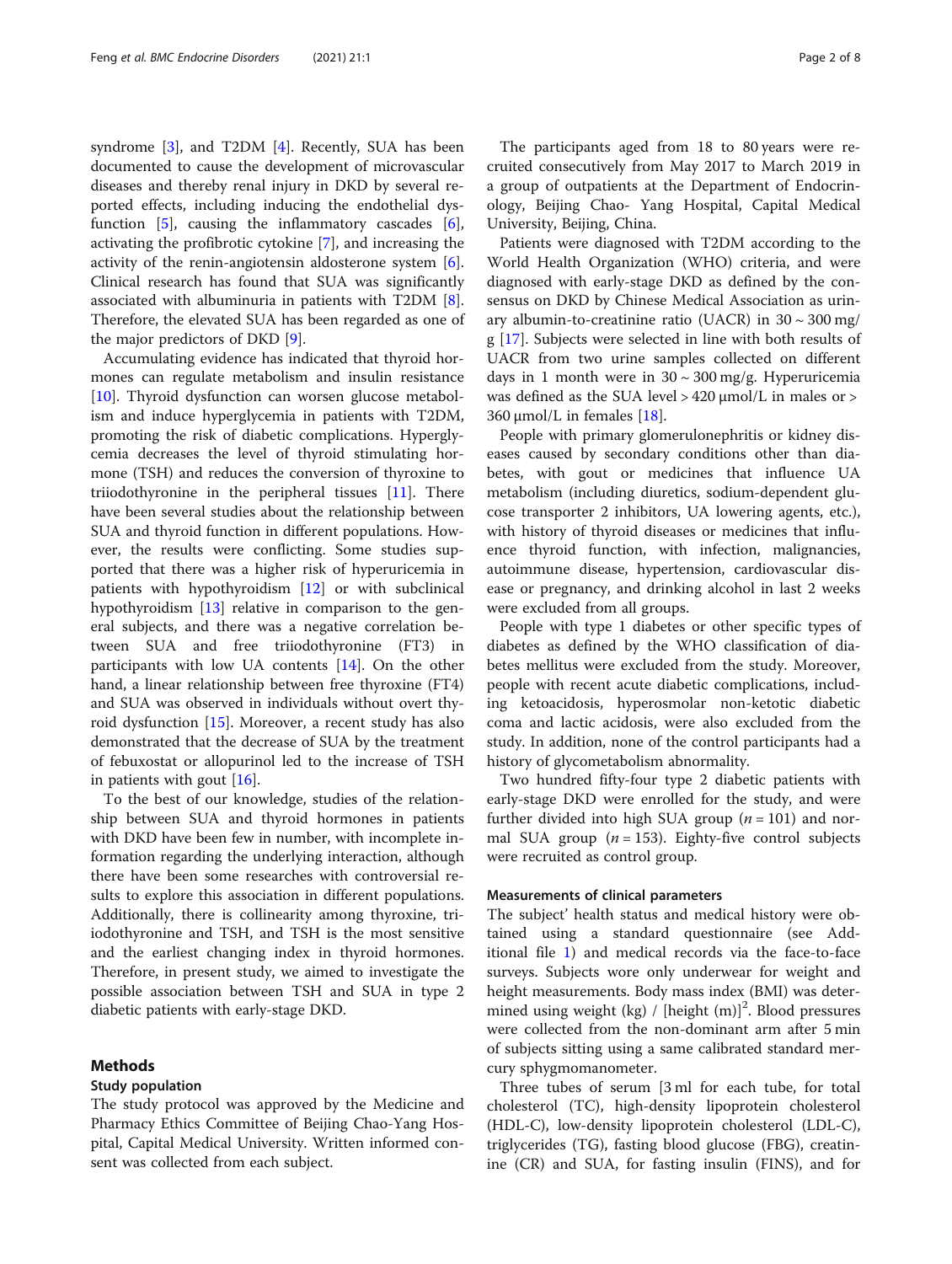FT3, FT4 and TSH, respectively] and one tube of plasma [2 ml, for glycated hemoglobin (HbA1c)] from each subject were collected in the morning after an 8-h overnight fast. Random spot urine samples were obtained after 24 h without physical exercise. UACR was determined as the mean of measurements of two urine samples obtained on different days in 1 month.

FBG level was determined by the hexokinase method, TG level was determined by the glycerol phosphate oxidase-peroxidase method, HDL-C and LDL-C levels were determined by the direct method, TC and serum CR levels were determined by the enzymatic method, and SUA level was determined by the uricase method, using a Dade-Behring Dimension RXL Autoanalyzer (Dade Behring Diagnostics, Marburg, Germany). FINS was measured by the electrochemiluminescence method using a Beckman Access 2 (Fullerton, CA, USA). HbA1c was measured by high-performance liquid chromatography on a HLC-723G7 analyzer (Tosoh Corporation, Japan). Insulin resistance was calculated with the equation: homeostasis model assessment of insulin resistance  $(HOMA-IR) = FINS$  (mIU/L)  $\times FBG$  (mmol/L) / 22.5. The estimated glomerular filtration rate (eGFR) was calculated using the Chinese modification of diet in renal disease (MDRD) equation: eGFR  $(ml/min/1.73 m<sup>2</sup>)$  =  $175 \times$  (serum creatinine)  $1234 \times (age)^{-0.179} \times (0.79$  for female) [[14](#page-7-0)]. Urinary creatinine was detected by enzymatic method (BNProSpec, SIEMENS, Germany); urinary albumin was measured by scattering turbidimetry (Abbot c16000, Abbott Diagnostics, IL, USA). FT3, FT4 and TSH were measured by electrochemiluminescence immunoassay using an Abbott Architect i2000 (Abbott Diagnostics, IL, USA). The reference intervals for FT3, FT4 and TSH were  $2.30 \sim 4.20$  pg/ml,  $0.89 \sim 1.76$  ng/dl and  $0.55 \sim 4.78$   $\mu$ IU/ml, respectively.

All operations were performed by the same welltrained group, and all obtained data were inspected by the principal investigator. Blood and urine analyses were conducted twice in the Central Laboratory of Beijing Chao-Yang Hospital, Capital Medical University, and finally the average values were taken. The factors that might interfere with the measurement results were governed by the laboratory technologists. The laboratory reagents and instruments were inspected using the quality control samples before the samples of participants were run. Moreover, if the findings were outside the reference intervals, the measurements would be checked and repeated by laboratory technologists.

#### Statistical analysis

All data were analyzed using Statistical Package for Social Sciences version 20.0 (SPSS, Inc., Chicago, IL, USA). The normality of the data distribution was checked by the Kolmogorov-Smirnov test. Normally distributed data were given as the means ± standard deviations, and nonnormally distributed data were expressed as medians with 25th and 75th percentiles. Comparisons of the clinical parameters in three groups were analyzed by oneway ANOVA (normally distributed data) or Kruskal-Wallis H test (non-normally distributed data). Proportions were analyzed by the chi-squared test. Since TSH was non-normally distributed, the association between TSH and SUA in type 2 diabetic patients with earlystage DKD was examined using Spearman's correlation coefficient analysis. Hierarchical multivariate linear and logistic regressions were adopted, adjusting for established and potential confounding factors, to explore the relationship between TSH and SUA, and the correlation between TSH and hyperuricemia in type 2 diabetic patients with early-stage DKD. The basic adjusted model adjusted for age and gender, and the fully adjusted model additionally adjusted for BMI, SBP, TG, FBG, FINS, eGFR, and UACR. All statistical tests were twotailed, and a  $P$ -value < 0.05 was considered as statistical significance for the findings. However,  $P < 0.017$  (0.05 divided by the times of comparison) was used to indicate statistical significance for the multiple comparison.

## Results

## Clinical characteristics of study participants in three groups

The study cohort included 254 type 2 diabetic participants with early-stage DKD consisting of high SUA group and normal SUA group, and 85 control participants as control group. The clinical characteristics of all study participants were listed in Table [1.](#page-3-0) The participants in three groups were similar in gender, age, systolic blood pressure (SBP), diastolic blood pressure (DBP) and FT3 ( $P > 0.05$  for all). A significant trend was observed for BMI, TC, HDL-C, LDL-C, TG, FBG, HbA1c, FINS, HOMA-IR, CR, eGFR, UACR, FT4, TSH and SUA in three groups  $(P < 0.01$  for all). High SUA group had the significantly increased levels of BMI, TG, FBG, HOMA-IR, CR and FT4, and the significantly decreased level of eGFR compared with normal SUA group and control group  $(P < 0.017$  for all). The levels of BMI, TG, FBG and HOMA-IR were significantly elevated in normal SUA group than those in control group  $(P <$ 0.017 for all), and no significant difference was detected in CR, eGFR and FT4 between normal SUA group and control group  $(P > 0.017$  for all). Both high SUA group and normal SUA group exhibited the significantly higher levels of TC, LDL-C, HbA1c, FINS and UACR, and the significantly lower level of HDL-C than control group  $(P < 0.017$  for all), and there was no significant difference in these parameters between high SUA group and normal SUA group  $(P > 0.017$  for all). Furthermore, compared with normal SUA group and control group, high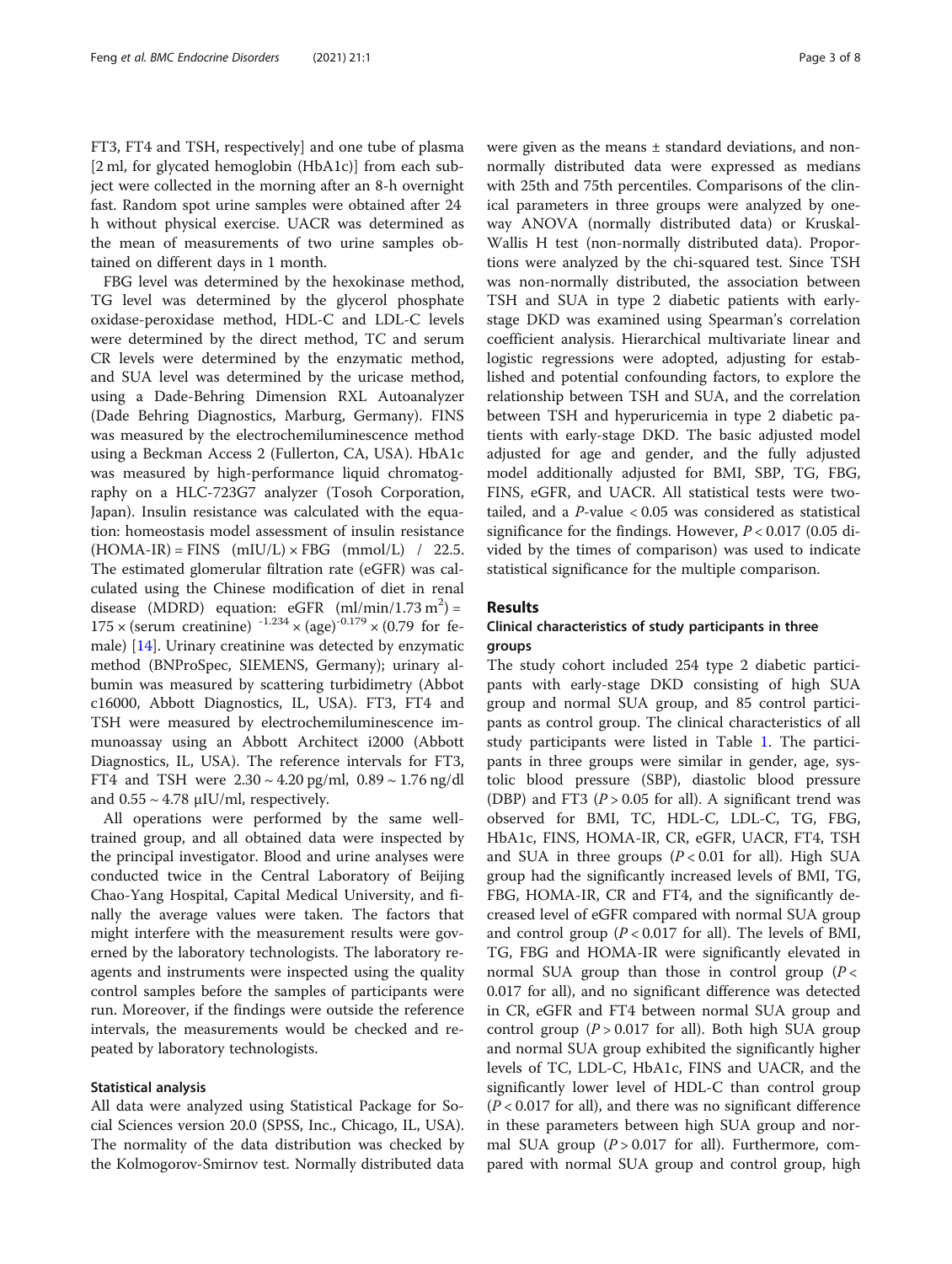| <b>Parameters</b>                 | High SUA group $(n = 101)$       | Normal SUA group $(n = 153)$     | Control group $(n = 85)$ | P       |
|-----------------------------------|----------------------------------|----------------------------------|--------------------------|---------|
| Gender (M/F)                      | 57/44                            | 97/56                            | 52/33                    | 0.537   |
| Age (years)                       | $52.54 \pm 11.04$                | $53.10 \pm 10.89$                | $51.35 \pm 10.77$        | 0.494   |
| BMI ( $kg/m2$ )                   | $27.47 \pm 4.83 \pm 1$           | $25.09 \pm 4.42$                 | $23.58 \pm 3.05$         | < 0.001 |
| SBP (mmHg)                        | $117.05 \pm 9.32$                | $118.89 \pm 8.68$                | $118.28 \pm 11.82$       | 0.337   |
| DBP (mmHg)                        | $67.85 \pm 8.20$                 | $68.66 \pm 8.02$                 | $68.55 \pm 7.84$         | 0.718   |
| TC (mmol/L)                       | $4.83 \pm 1.27$ <sup>+</sup>     | $4.79 \pm 1.35$ <sup>+</sup>     | $4.33 \pm 0.61$          | 0.006   |
| HDL-C (mmol/L)                    | $1.03 \pm 0.26$ <sup>+</sup>     | $1.09 \pm 0.31$ †                | $1.54 \pm 0.33$          | < 0.001 |
| LDL-C (mmol/L)                    | $2.78 \pm 0.83$ <sup>+</sup>     | $2.76 \pm 1.07$                  | $2.39 \pm 0.46$          | 0.007   |
| TG (mmol/L)                       | 2.35 (1.51, 2.98) ‡†             | $1.65$ (1.12, 2.46) <sup>+</sup> | 0.78(0.62,1.12)          | < 0.001 |
| FBG (mmol/L)                      | $9.72 \pm 2.17$ #1               | $7.87 \pm 2.57$                  | $5.02 \pm 0.34$          | < 0.001 |
| HbA1c (%)                         | $8.58 \pm 1.93$ <sup>+</sup>     | $8.88 \pm 2.05$ <sup>+</sup>     | $5.57 \pm 0.39$          | < 0.001 |
| FINS (mIU/L)                      | 15.30 (10.45,19.65) <sup>+</sup> | 15.10 (9.65,18.65) <sup>+</sup>  | 8.70 (5.37,12.40)        | < 0.001 |
| <b>HOMA-IR</b>                    | 5.51 (4.75, 7.72) $\pm$ †        | 4.68 (3.33, 6.53) $\dagger$      | 1.99 (1.26, 2.76)        | < 0.001 |
| $CR$ ( $µmol/L$ )                 | $74.26 \pm 22.61$ ‡†             | $61.11 \pm 14.83$                | $61.97 \pm 11.29$        | < 0.001 |
| eGFR (mL/min/1.73m <sup>2</sup> ) | $108.66 \pm 37.07 \pm 1$         | $133.27 \pm 33.97$               | $128.70 \pm 30.71$       | < 0.001 |
| $UACR$ (mg/g)                     | 38.01 (33.16,94.46) <sup>+</sup> | 37.76 (34.08,55.84) <sup>+</sup> | 3.45 (1.79, 5.29)        | < 0.001 |
| FT3 (pg/ml)                       | $3.61 \pm 0.52$                  | $3.50 \pm 0.42$                  | $3.47 \pm 0.37$          | 0.068   |
| FT4 (ng/dl)                       | $1.37 \pm 0.19$ ‡ <sup>+</sup>   | $1.25 \pm 0.17$                  | $1.23 \pm 0.14$          | < 0.001 |
| TSH (µIU/ml)                      | $1.54$ (1.09, 2.27) $\pm$ +      | 1.92 (1.25, 2.86)                | 2.03 (1.33, 2.95)        | < 0.001 |
| SUA (µmol/L)                      | $420.33 \pm 70.05 \pm 1$         | $297.63 \pm 71.79$               | $277.10 \pm 62.59$       | < 0.001 |

<span id="page-3-0"></span>Table 1 Clinical characteristics of study participants in three groups

Abbreviations: High SUA group Subjects with hyperuricemia in type 2 diabetic patients with early-stage diabetic kidney disease, Normal SUA group Subjects with normal SUA level in type 2 diabetic patients with early-stage diabetic kidney disease, Control group Control subjects, BMI Body mass index, SBP Systolic blood pressure, DBP Diastolic blood pressure, TC Total cholesterol, HDL-C High-density lipoprotein cholesterol, LDL-C Low-density lipoprotein cholesterol, TG Triglycerides, FBG Fasting blood glucose, HbA1c Glycated hemoglobin, FINS Fasting insulinm, HOMA-IR Homeostasis model assessment for insulin resistance, CR Creatinine, eGFR Estimated glomerular filtration rate, UACR Urinary albumin-to-creatinine ratio, FT3 Free triiodothyronine, FT4 Free thyroxine, TSH Thyroid stimulating hormone, SUA Serum uric acid

 $\frac{1}{2}P < 0.017$  (0.05 divided by the times of comparison), significantly different compared with normal SUA group;  $\frac{1}{2}P < 0.017$  (0.05 divided by the times of comparison), significantly different compared with control group

SUA group was with a higher SUA level (Fig. [1\)](#page-4-0) and a lower TSH level (Fig. [2](#page-4-0))  $(P < 0.017$  for both). However, no significant difference was observed in SUA and TSH between normal SUA group and control group  $(P >$ 0.017 for both). The decreased TSH in high SUA group might indicate the possible association between thyroid function and uric acid metabolism in type 2 diabetic participants with early-stage DKD.

## Correlation between TSH and SUA in type 2 diabetic participants with early-stage DKD

Then, the Spearman's analysis was performed between SUA and TSH in 254 type 2 diabetic participants with early-stage DKD including individuals in high SUA group and normal SUA group. As exhibited in Fig. [3](#page-4-0), SUA was negatively correlated with TSH  $[r = -0.35, 95\%]$ confidence interval (CI):  $-0.43$  to  $-0.21$ ,  $P < 0.001$ ] in type 2 diabetic participants with early-stage DKD, suggesting that decreased TSH was associated with elevated SUA in type 2 diabetic participants with early-stage DKD.

## Multiple regression analysis of TSH correlated with SUA in type 2 diabetic participants with early-stage DKD

Furthermore, to explore the role of TSH in uric acid metabolism, the hierarchical multiple regression analysis was performed to determine whether TSH was independently correlated with SUA in type 2 diabetic participants with early-stage DKD. As presented in Table [2](#page-4-0), the results showed that TSH was negatively associated with SUA in unadjusted model ( $\beta$  = − 39.52, 95% CI: − 47.35 to − 27.69, P < 0.001), and this association remained significant after adjustment for age and gender  $(\beta = -34.91, 95\% \text{ CI: } -44.86 \text{ to } -24.95, P < 0.001), \text{ as}$ well as additionally adjusting for BMI, SBP, TG, FBG, FINS, eGFR, and UACR (β = − 25.69, 95% CI: − 33.38 to − 18.00, P < 0.001) in type 2 diabetic participants with early-stage DKD.

## Logistic regression analysis of TSH associated with hyperuricemia in type 2 diabetic patients with early-stage DKD

Subsequently, to further clarify the role of TSH in uric acid metabolism, the hierarchical logistic regression of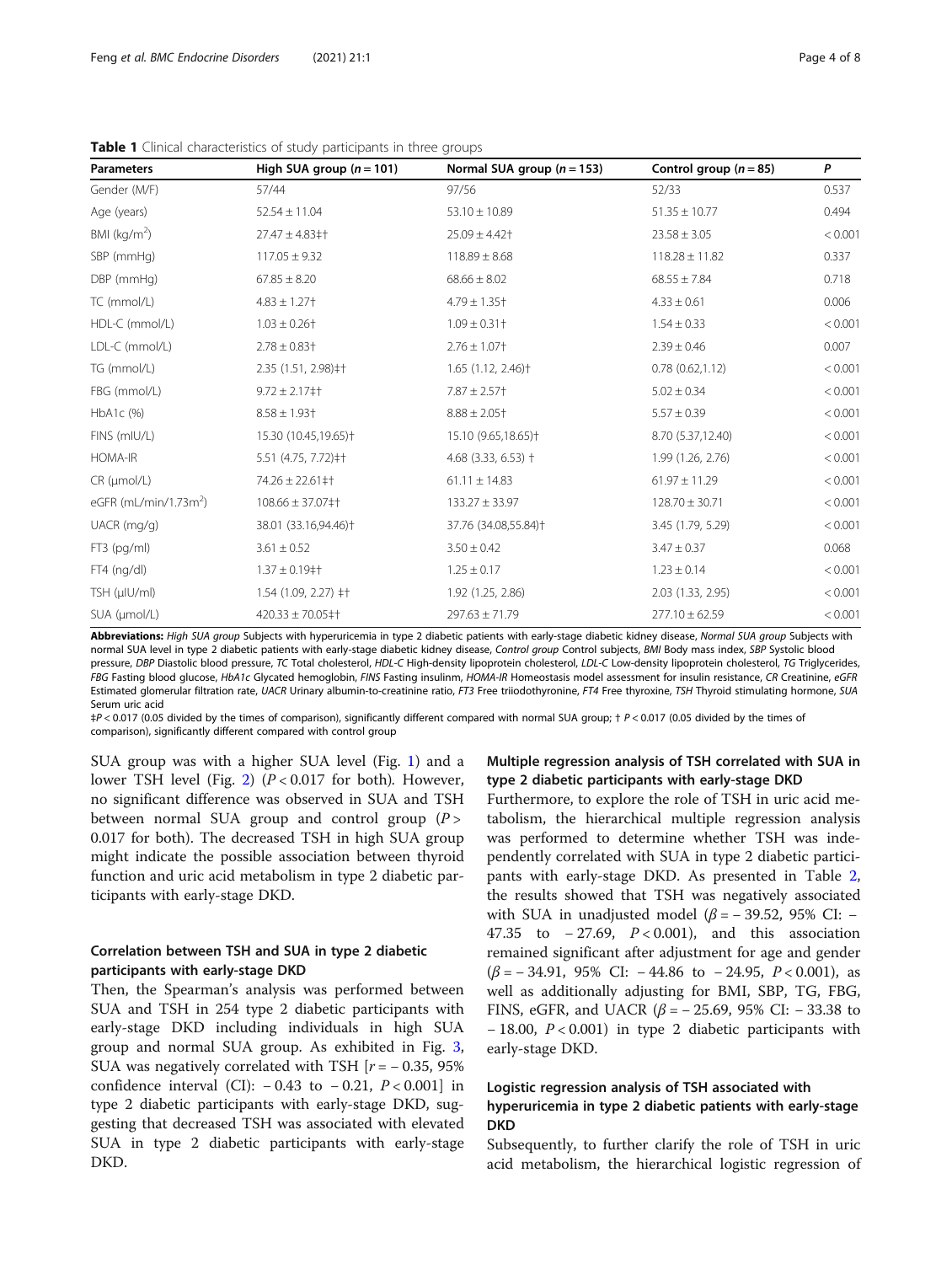<span id="page-4-0"></span>

stage diabetic kidney disease ( $n = 101$ ); Normal SUA group, subjects with normal SUA level in type 2 diabetic patients with early-stage diabetic kidney disease ( $n = 153$ ); Control group, control subjects  $(n = 85)$ ; SUA, serum uric acid



expressed as the medians (25th and 75th percentiles). High SUA group, subjects with hyperuricemia in type 2 diabetic patients with early-stage diabetic kidney disease ( $n = 101$ ); Normal SUA group, subjects with normal SUA level in type 2 diabetic patients with early-stage diabetic kidney disease ( $n = 153$ ); Control group, control subjects ( $n = 85$ ); TSH, thyroid stimulating hormone



the association between TSH and hyperuricemia in type 2 diabetic patients with early-stage DKD was analyzed, and the results were shown in Table [3.](#page-5-0) The unadjusted odds ratio (OR) for the association between TSH and hyperuricemia was 1.57 (95% CI: 1.21 to 2.04,  $P = 0.001$ ), and the association retained significant after adjustment for age and gender (OR = 1.66, 95% CI: 1.27 to 2.17,  $P \lt \sqrt{P}$ 0.001) in type 2 diabetic patients with early-stage DKD. Notably, decreased TSH with an OR of 1.73 (95% CI: 1.22 to 2.47,  $P = 0.002$ ) was associated with hyperuricemia in type 2 diabetic patients with early-stage DKD after adjustment for age, gender, BMI, SBP, TG, FBG, FINS, eGFR, and UACR.

## Discussion

Hyperuricemia is one of the characteristics of metabolic syndrome which is based on insulin resistance [\[19](#page-7-0)]. Metabolic syndrome and insulin resistance might present obesity, hypertriglyceridemia, hyperglycemia, hyperinsulinemia and hyperuricemia [\[19](#page-7-0)]. In present study, subjects with hyperuricemia in type 2 diabetic patients with early-stage DKD had increased BMI, TG,

Table 2 Multiple regression of TSH associated with SUA in type 2 diabetic patients with early-stage DKD

| Parameters $\beta$   |  |  | SE 95% CI                                  | Standardized $\beta$ P |         |  |  |
|----------------------|--|--|--------------------------------------------|------------------------|---------|--|--|
| Model 1ª             |  |  | $-39.52$ 4.99 $-47.35 \sim -27.69$ $-7.52$ |                        | < 0.001 |  |  |
| Model 2 <sup>b</sup> |  |  | $-34.91$ 5.06 $-44.86 \sim -24.95$ $-0.40$ |                        | < 0.001 |  |  |
| Model 3 <sup>c</sup> |  |  | $-25.69$ 3.90 $-33.38 \sim -18.00$ $-0.29$ |                        | < 0.001 |  |  |

Abbreviations: SE Standard error, CI Confidence interval, TSH Thyroid stimulating hormone, SUA Serum uric acid, DKD Diabetic kidney disease The results were based on hierarchical multivariate linear regression taking TSH as a continuous variable in the models ( $n = 254$ ). <sup>a</sup>Model 1: unadjusted model; <sup>b</sup>Model 2: basic adjusting model, adjusted for age and gender; <sup>c</sup>Model 3: fully adjusted model, additionally adjusting for body mass index (BMI), systolic blood pressure (SBP), triglycerides (TG), fasting blood glucose (FBG), fasting insulin (FINS), estimated glomerular filtration rate (eGFR), and urinary albumin-to-creatinine ratio (UACR)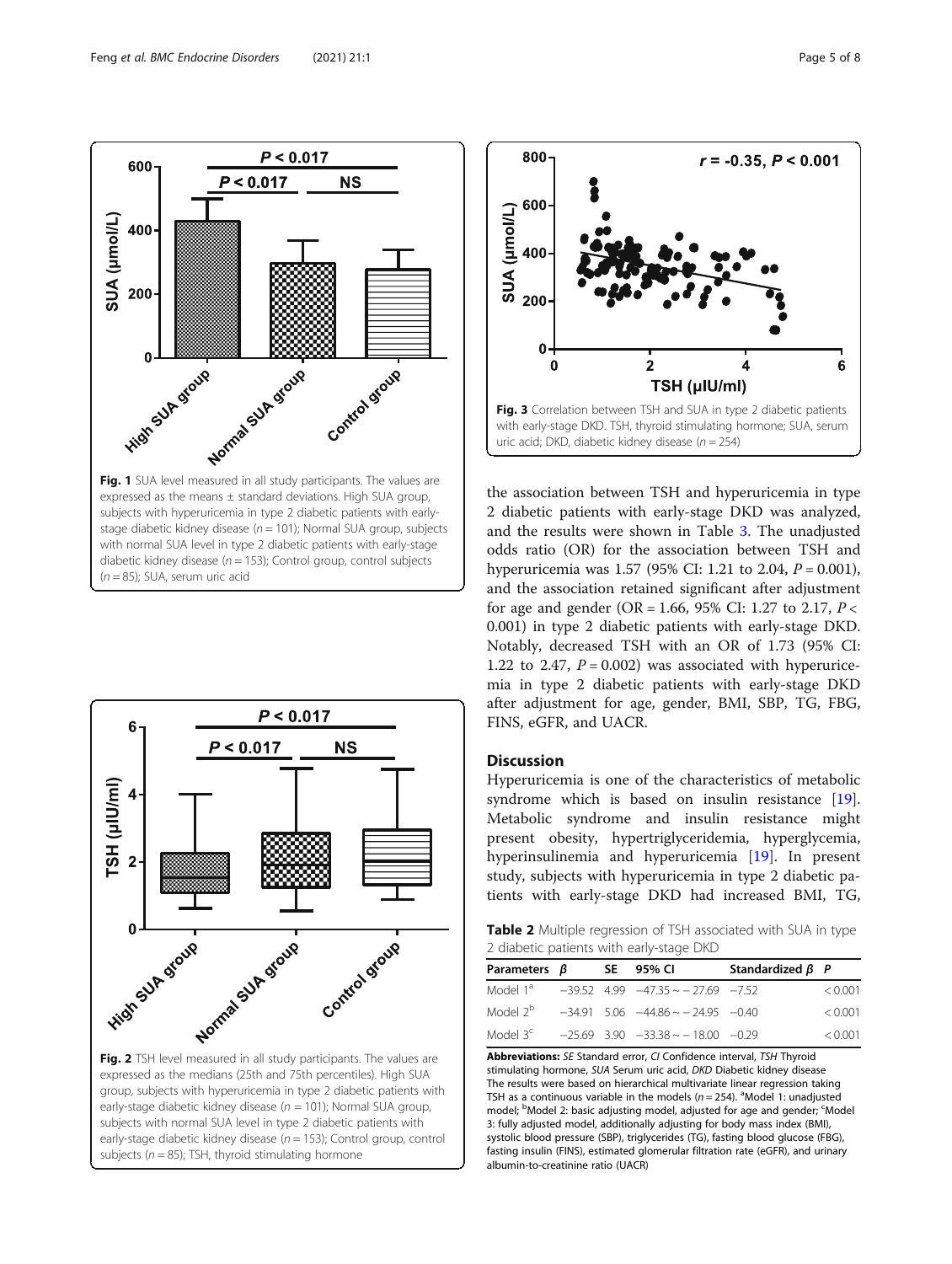<span id="page-5-0"></span>Table 3 Logistic regression of TSH associated with hyperuricemia in type 2 diabetic patients with early-stage DKD

|                      | ß    | SE   | <b>OR</b> | 95% CI            |         |
|----------------------|------|------|-----------|-------------------|---------|
| Model 1 <sup>a</sup> | 045  | 0.13 | 157       | $121 \approx 204$ | 0.001   |
| Model $2^c$          | 051  | O 14 | 1.66      | $127 \sim 217$    | < 0.001 |
| Model 3 <sup>b</sup> | 0.55 | 0.18 | 173       | $122 \sim 247$    | 0.002   |

Abbreviations: SE Standard error, OR Odds ratio, CI Confidence interval, TSH Thyroid stimulating hormone, DKD Diabetic kidney disease The results were based on hierarchical logistic regression taking TSH as a continuous variable in the models  $(n = 254)$ . <sup>a</sup> Model 1: unadjusted model;<br>SModel 2: basic adjusted model, adjusting for age and gender: <sup>b</sup> Model 3: Model 2: basic adjusted model, adjusting for age and gender; <sup>b</sup>Model 3: fully adjusted model, additionally adjusting for body mass index (BMI), systolic blood pressure (SBP), triglycerides (TG), fasting blood glucose (FBG), fasting insulin (FINS), estimated glomerular filtration rate (eGFR), and urinary albumin-

to-creatinine ratio (UACR)

FBG, HOMA-IR and SUA values compared to subjects with normal SUA level in type 2 diabetic patients with early-stage DKD and the controls. The levels of BMI, TG, FBG and HOMA-IR were significantly elevated in subjects with normal SUA level in type 2 diabetic patients with early-stage DKD than those in the controls. Type 2 diabetic patients with early-stage DKD in both high SUA group and normal SUA group exhibited the higher levels of TC, LDL-C, HbA1c and FINS, and the lower level of HDL-C than the control subjects. Our findings suggested that type 2 diabetic patients with early-stage DKD were with higher insulin resistance than the controls, and that subjects with hyperuricemia presented further increased insulin resistance compared with subjects with normal SUA level in type 2 diabetic patients with early-stage DKD.

Accumulating evidence has demonstrated that SUA is independently associated with DKD in type 2 diabetic patients [[20\]](#page-7-0). Hyperuricemia plays an important role in the development of DKD, and there is evidence that the reduction in SUA value prevents the progression of DKD [\[21\]](#page-7-0). In the early state of DKD, eGFR might present a reduction after a momentary elevation, and UACR shows increase; with the development of the renal injury, serum CR will elevate eventually [[22\]](#page-7-0). Our present study indicated that type 2 diabetic patients with early-stage DKD exhibited higher UACR level than control subjects. Participants with hyperuricemia in type 2 diabetic patients with early-stage DKD had the higher CR value, and the lower eGFR value compared with participants without hyperuricemia in type 2 diabetic patients with early-stage DKD and the controls. Our results suggested that patients with hyperuricemia might present more severe renal injury than patients with normal SUA level in type 2 diabetic patients with earlystage DKD, and that hyperuricemia might be associated with DKD.

Importantly, we reported in present study that FT4 was higher, and TSH was lower in patients with hyperuricemia in type 2 diabetic patients with early-stage DKD compared with patients with normal SUA level in type 2 diabetic patients with early-stage DKD and in the controls. TSH was negatively correlated with SUA in type 2 diabetic participants with early-stage DKD. The multiple regression analysis showed that after adjusting for the confounders, the decreased TSH was independently related to the higher SUA in type 2 diabetic patients with early-stage DKD. The logistic regression analysis presented that the reduction of TSH was independently associated with hyperuricemia in type 2 diabetic patients with early-stage DKD. Our findings suggested an association between thyroid function, TSH in particular, and UA metabolism in type 2 diabetic patients with early-stage DKD.

The association between SUA and thyroid function has been assessed in different populations in several previous studies which provided controversial results. An increase in hyperuricemia rates was observed in patients with hypothyroidism [\[12](#page-7-0)] and in patients with subclinical hypothyroidism [\[13\]](#page-7-0) compared to the general individuals, but no relationship between hypothyroidism and hyperuricemia was found in these studies. FT3 was found to be negatively related to SUA in participants with low SUA levels [\[14\]](#page-7-0). Moreover, another research reported no relationship between SUA and thyroid hormones in patients with thyroid dysfunction [[23\]](#page-7-0). However, the majority of previous studies are consistent with our findings. A previous study documented that the risk of hyperuricemia was significantly increased in individuals with higher FT4 level  $[15]$  $[15]$ . Additionally, a recent study also demonstrated that the decrease of SUA by the treatment of febuxostat or allopurinol exerted effects on the elevation of TSH in patients with gout [[16\]](#page-7-0). These controversial findings might result from the confounding factors of study participants, including race, age, gender, health condition, medical history and so on.

It has been speculated that the negative relationship between SUA and TSH in current research might be due to insulin resistance [\[24\]](#page-7-0). Hyperuricemia is one of the manifestations of insulin resistance, and excessive TSH and insufficient thyroxine and triiodothyronine contribute to insulin resistance  $[25]$  $[25]$ . There may be a compensatory reduction in TSH (the most sensitive index in thyroid hormones) which leads to the elevation of thyroxine and triiodothyronine, and further contributes to overcome insulin resistance. We hypothesize that the decreased TSH in type 2 diabetic patients with earlystage DKD according to the increase of SUA in our study might have reflected a compensatory result to counterbalance the increased insulin resistance which was indicated by the higher SUA.

There are some limitations in the present study. Firstly, the participants recruited in the current cohort were limited to type 2 diabetic patients with early-stage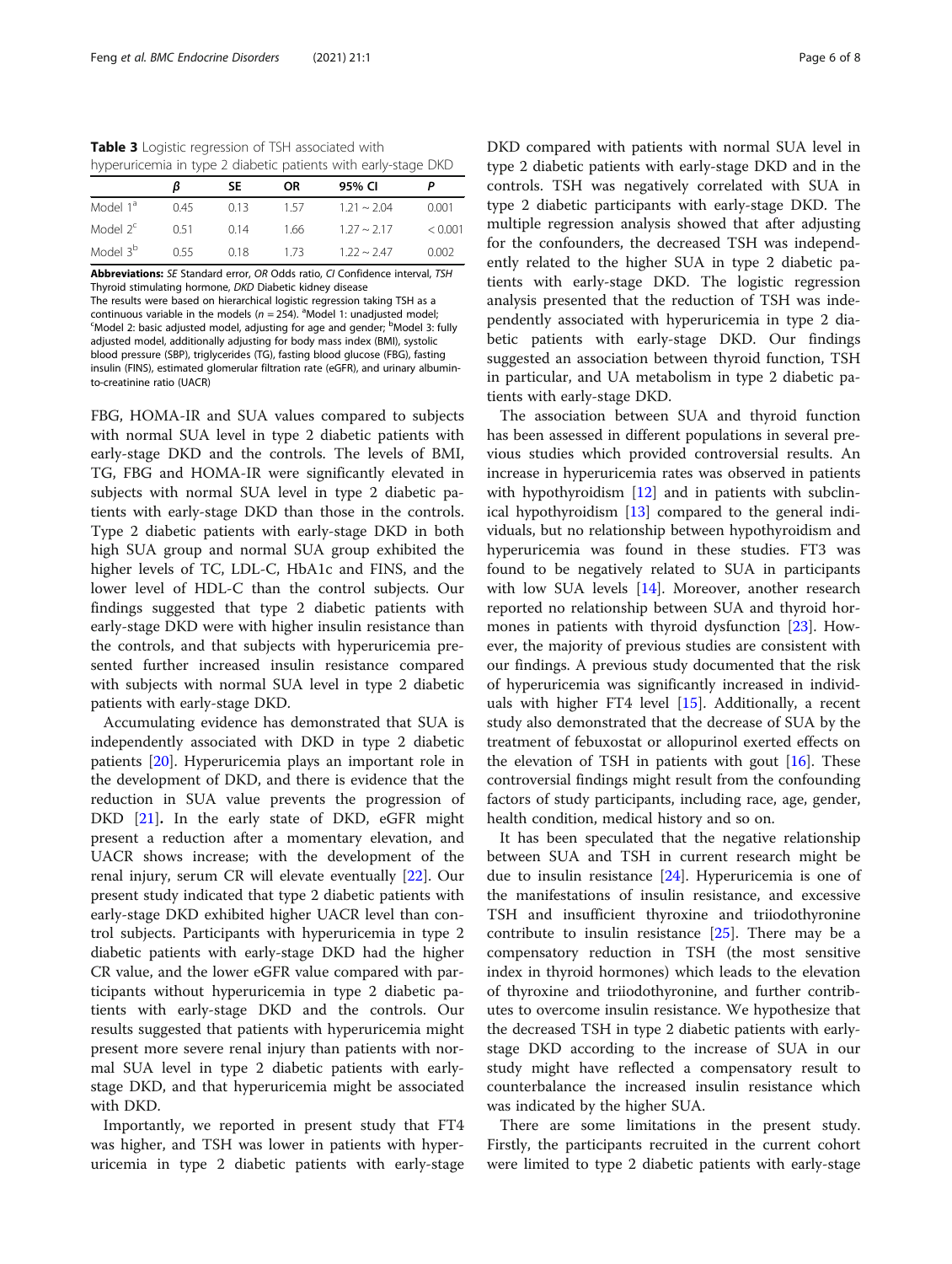<span id="page-6-0"></span>DKD individuals; hence, our results may not be directly applicable to other subjects. Secondly, the current study was a single center research, and the sample size of the study was relatively small; therefore, the findings of the present research might be influenced by some bias. Thirdly, our study is a cross-sectional study which could not confirm the causal relation but rather suggesting a link between the decrease of TSH and the probability of being hyperuricemia in type 2 diabetic patients with early-stage DKD. Our present research provided the possible hypotheses to be identified and developed by the prospective cohort and mechanistic researches. A follow-up study may be essential to assess whether thyroid function is independently related to hyperuricemia in type 2 diabetic patients with early-stage DKD eventually.

## Conclusions

The current findings suggest that TSH is negatively correlated with SUA, and decreased TSH is an independent risk factor for hyperuricemia in type 2 diabetic patients with early-stage DKD. These results indicate that thyroid hormones, TSH in particular, might participate in regulating uric acid metabolism in patients with early-stage DKD. Furthermore, since hyperuricemia has been considered as a risk factor of DKD, our results suggest that thyroid hormones may also play a key role in the development of DKD, indicating that prevention and treatment of DKD may benefit from the management of thyroid function.

#### Supplementary Information

The online version contains supplementary material available at [https://doi.](https://doi.org/10.1186/s12902-020-00672-8) [org/10.1186/s12902-020-00672-8.](https://doi.org/10.1186/s12902-020-00672-8)

Additional file 1. Questionnaire.

#### Abbreviations

BMI: Body mass index; CI: Confidence interval; CR: Creatinine; DBP: Diastolic blood pressure; DKD: Diabetic kidney disease; eGFR: Estimated glomerular filtration rate; FBG: Fasting blood glucose; FINS: Fasting insulin; FT3: Free triiodothyronine; FT4: Free thyroxine; HbA1c: Glycated hemoglobin; HDL-C: High-density lipoprotein cholesterol; HOMA-IR: Homeostasis model assessment of insulin resistance; LDL-C: Low-density lipoprotein cholesterol; MDRD: Modification of diet in renal disease; OR: Odds ratio; SBP: Systolic blood pressure; SE: Standard error; SUA: Serum uric acid; TC: Total cholesterol; TG: Triglycerides; TSH: Tthyroid stimulating hormone; T2DM: Type 2 diabetes mellitus; UA: Uric acid; UACR: Urinary albumin-to-creatinine ratio; WHO: World Health Organization

#### Acknowledgements

The authors thank the patients for their participation.

#### Authors' contributions

YX conceived the study; XF wrote the manuscript; JH and YP collected and read the literature; and YX read and corrected the manuscript. All authors read and approved the final manuscript.

#### Authors' information

Xiaomeng Feng, Department of Endocrinology, Beijing Chao-Yang Hospital, Capital Medical University, Beijing 100020, China.

Jing Huang, Department of Nephrology, Beijing Chao-Yang Hospital, Capital Medical University, Beijing 100020, China.

Yan Peng, Department of Nutrition, Liangxiang Hospital of Beijing Fangshan District, Beijing 102400, China.

Yuan Xu, Department of Endocrinology, Beijing Chao-Yang Hospital, Capital Medical University, Beijing 100020, China.

#### Funding

This work was supported by grants from the Chinese National Natural Science Foundation (No. 81700713) to Xiaomeng Feng and the Chinese National Natural Science Foundation (No. 81703853) to Meng Ji.

#### Availability of data and materials

The data used to support the findings of this study are available from corresponding author upon request.

#### Ethics approval and consent to participate

The study was approved by the Medicine and Pharmacy Ethics Committee of Beijing Chao-Yang Hospital, Capital Medical University, Beijing, China. Written informed consent was obtained from all patients.

#### Consent for publication

Not Applicable.

#### Competing interests

The authors declare that they have no conflicts of interest.

#### Author details

<sup>1</sup>Department of Endocrinology, Beijing Chao-Yang Hospital, Capital Medical University, Beijing 100020, China. <sup>2</sup>Department of Nephrology, Beijing Chao-Yang Hospital, Capital Medical University, Beijing 100020, China. <sup>3</sup>Department of Nutrition, Liangxiang Hospital of Beijing, Fangshan District, Beijing 102400, China.

## Received: 23 June 2020 Accepted: 21 December 2020 Published online: 06 January 2021

#### References

- 1. Cirillo P, Sato W, Reungjui S, Heinig M, Gersch M, Sautin Y, et al. Uric acid, the metabolic syndrome, and renal disease. J Am Soc Nephrol. 2006;17(12 Suppl 3):S165–8.
- 2. Kawamoto R, Katoh T, Ninomiya D, Kumagi T, Abe M, Kohara K. Synergistic association of changes in serum uric acid and triglycerides with changes in insulin resistance after walking exercise in community-dwelling older women. Endocr Res. 2016;41(2):116–23.
- 3. Ciarla S, Struglia M, Giorgini P, Striuli R, Necozione S, Properzi G, et al. Serum uric acid levels and metabolic syndrome. Arch Physiol Biochem. 2014;120(3): 119–22.
- 4. Kodama S, Saito K, Yachi Y, Asumi M, Sugawara A, Totsuka K, et al. Association between serum uric acid and development of type 2 diabetes. Diabetes Care. 2009;32(9):1737–42.
- 5. Zharikov S, Krotova K, Hu H, Baylis C, Johnson RJ, Block ER, et al. Uric acid decreases NO production and increases arginase activity in cultured pulmonary artery endothelial cells. Am J Phys Cell Phys. 2008;295(5):C1183– 90.
- 6. Mazzali M, Kanellis J, Han L, Feng L, Xia YY, Chen Q, et al. Hyperuricemia induces a primary renal arteriolopathy in rats by a blood pressureindependent mechanism. Am J Physiol Ren Physiol. 2002;282(6):F991–7.
- 7. Talaat KM. el-sheikh AR. The effect of mild hyperuricemia on urinary transforming growth factor beta and the progression of chronic kidney disease. Am J Nephrol. 2007;27(5):435–40.
- 8. De Cosmo S, Viazzi F, Pacilli A, Giorda C, Ceriello A, Gentile S, et al. Serum uric acid and risk of CKD in type 2 diabetes. Clin J Am Soc Nephrol. 2015; 10(11):1921–9.
- 9. Jalal DI, Maahs DM, Hovind P, Nakagawa T. Uric acid as a mediator of diabetic nephropathy. Semin Nephrol. 2011;31(5):459–65.